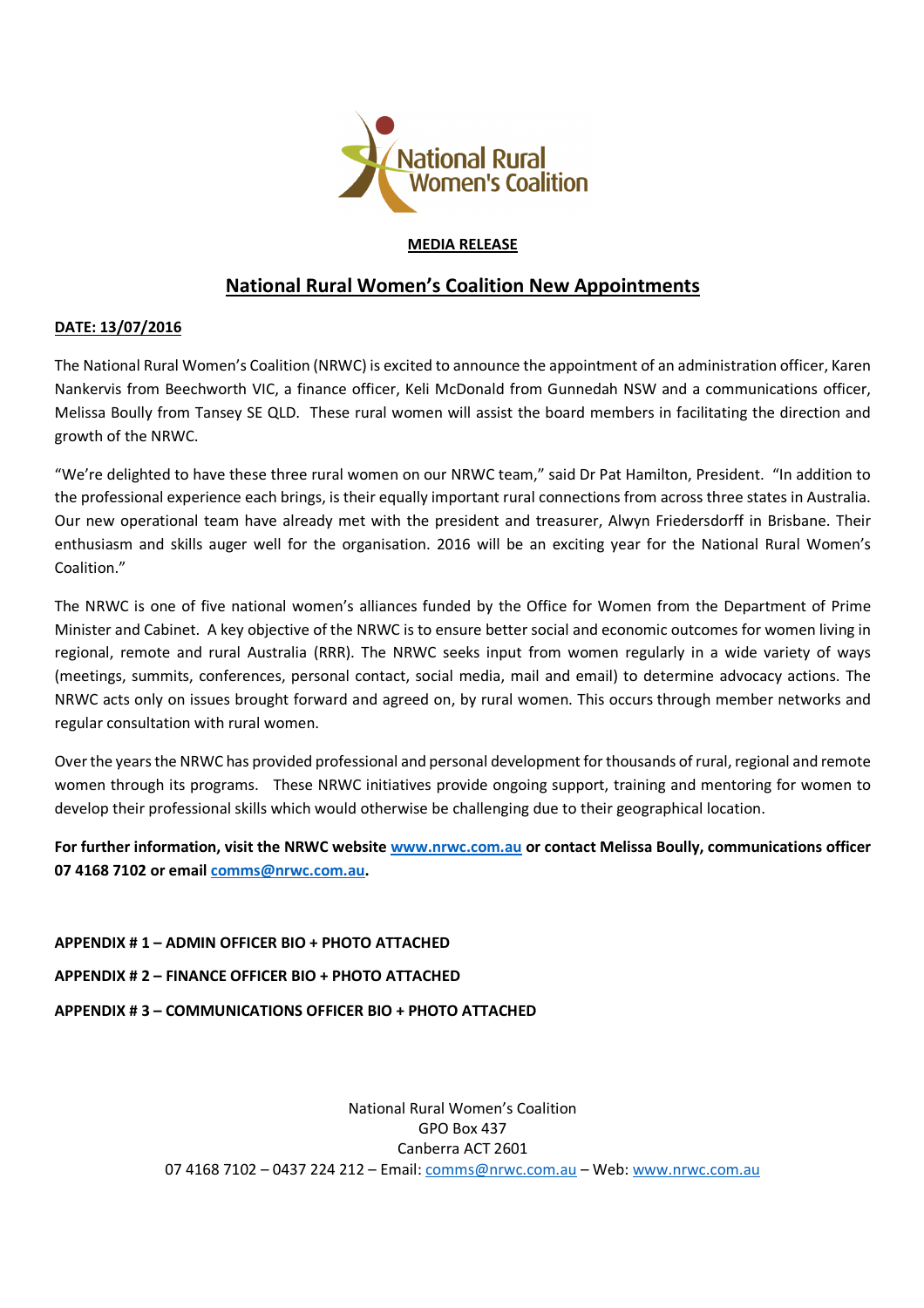

#### **APPENDIX 1 - ADMINISTRATION OFFICER BIO & PHOTO**

#### **Karen Nankervis, Beechworth, Victoria – Administration Officer**

National Rural Women's Coalition announces that Karen Nankervis has joined the organisation as administration officer. Karen will be responsible for fulfilling administration duties to ensure the smooth running of the organisation and its projects for rural women throughout the forthcoming year.

Karen is a people person and is looking forward to working with NRWC. "For over 30 years, I have been in administrative roles and specialise in creating simple, effective office systems. I also love bringing people together and connecting through gatherings and events" says Karen.

"Karen will be an instrumental part of the NRWC team" said President, Pat Hamilton "Her admin and networking experience will allow us to bring together the networks already established and build a centralised administration arm to the organisation." "The addition of Karen to our team will enable us to have an organised structure and centralise many facets of the operational side. " says President, Dr Pat Hamilton

Karen grew up in Wangaratta, moved to Melbourne to study and now resides in Beechworth VIC and operates My Beechworth Secretary, a secretarial business for small and medium businesses. In early 2014, Karen also created The Biz Hive – a networking group connecting with purpose. The Biz Hive is full of opportunities to connect with like-minded people both online and at gatherings.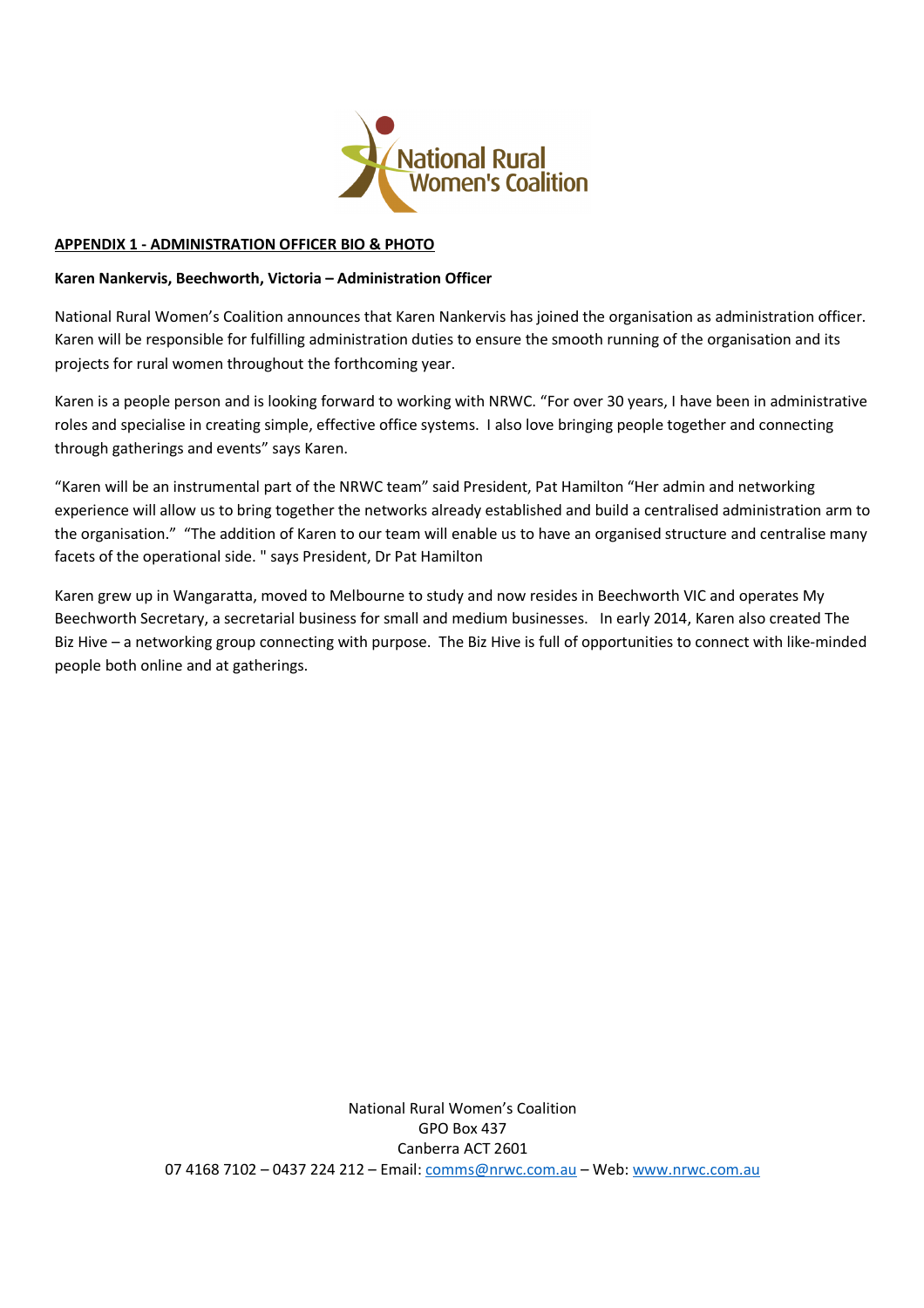

#### **APPENDIX 2 – FINANCE OFFICER BIO & PHOTO**

#### **Keli McDonald, Gunnedah NSW – Finance Officer**

National Rural Women's Coalition announces that Keli McDonald has been appointed the Finance Officer. Keli works closely with the treasurer of the NRWC and is responsible for the financial management and reporting of operations and projects. The NRWC is funded by the Office for Women as well as other funding sources such as the Department of Agricultural and Water Resources and Foundation for Rural and Regional Renewal.

"I'm delighted Keli has accepted the position of Finance Officer" said President, Pat Hamilton "Her previous involvement and prior knowledge of the organisation will enable us to embrace change and maximise the future opportunities."

Keli has a passion for business and helping rural people achieving their business goals starting her professional career with ten years in Sydney working for a large accounting firm before returning to NW NSW to work for Rural Press and Mars Confectionary as well as a national public relations company. Keli brings to the NRWC experience with business acumen, governance, communications and stakeholder engagement. Keli has a strong affinity to women forging careers in rural Australia.

Keli runs Kel's Country Pty Ltd, a business solutions and bookkeeping company and is a partner in an agricultural enterprise at Gunnedah NSW. Keli has a clear understanding of the core principles important to rural, small businesses, corporate and NGO's and enjoys working with clients to ensure their professional goals and compliance obligations are met.

So many women in rural, remote and regional Australia marry into farming businesses or become a part of rural communities and have untapped skills and expertise. I believe we have some niche skills available in Rural, Regional and Remote (RRR) areas and we as businesses need to recognise them and utilise this amazing resource. The NRWC, through its E-Leaders programs and three A-Cuppa with… programs continue the professional development of RRR women and celebrates their contribution to the fabric of rural Australia.

> National Rural Women's Coalition GPO Box 437 Canberra ACT 2601 07 4168 7102 – 0437 224 212 – Email: comms@nrwc.com.au – Web: www.nrwc.com.au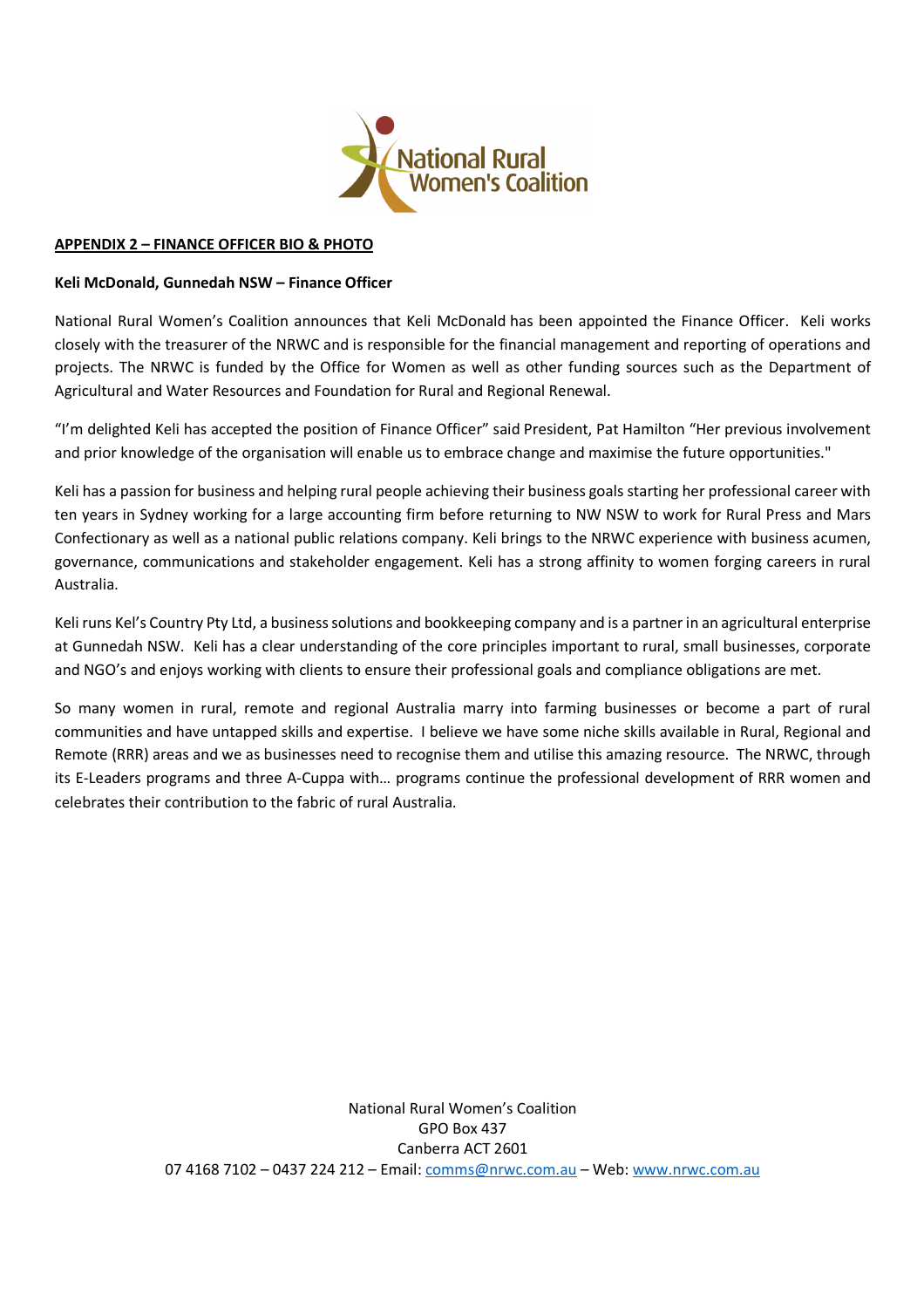

#### **APPENDIX 3 – COMMUNICATIONS OFFICER BIO & PHOTO**

#### **Melissa Boully, Tansey QLD - Communications Officer**

National Rural Women's Coalition announces that Melissa Boully has joined the organisation as communications officer. Melissa will be responsible for implementing marketing and communications strategies that increase knowledge of the NRWC throughout rural, regional and remote areas (RRR) in Australia.

Melissa was raised on a farm at Bute in South Australia and comes to NRWC most recently from Marketing for You where she runs a marketing business from her beef cattle property in Tansey, South East Queensland. Melissa comes to NRWC with a marketing career including television, International hotel and casinos and retail.

 "I'm excited that Melissa has joined the National Rural Women's Coalition team" said President, Dr Pat Hamilton. "Melissa will help us to reach more women in rural, regional and remote areas of Australia." "Melissa's marketing experience will allow us to maximise the growth of the National Rural Women's Coalition".

 "I am looking forward to using my previous experience and ideas to help enhance the National Rural Women's Coalition brand further and to develop their communications and marketing strategy," Melissa said. "I look forward to helping take the NRWC to the next level alongside the existing NRWC team."

"This is an extremely exciting time to be joining such an important organisation. I can see how NRWC is held in very high regard by rural women". Says Melissa

Over the years the NRWC has developed many individuals through its programs. Melissa will be promoting initiatives of the NRWC such as the E-leaders program and Webinar series. These NRWC initiatives provide ongoing support, training and mentoring for young rural, remote and regional women to develop their professional skills which would otherwise be challenging due to their geographical location.

> National Rural Women's Coalition GPO Box 437 Canberra ACT 2601 07 4168 7102 – 0437 224 212 – Email: comms@nrwc.com.au – Web: www.nrwc.com.au